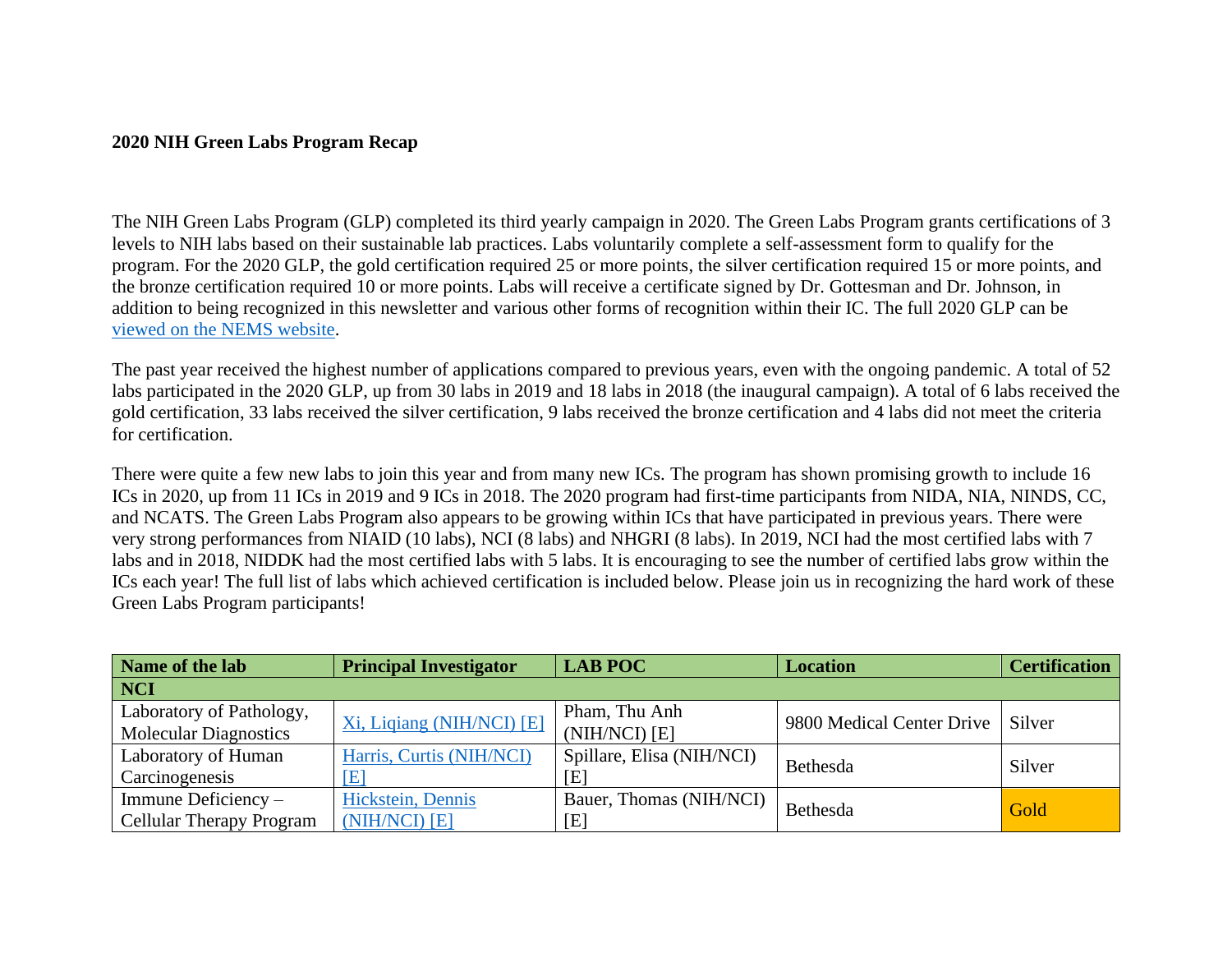|                                  | Aldape, Kenneth         |                           |                           |               |
|----------------------------------|-------------------------|---------------------------|---------------------------|---------------|
| Pathology                        | (NIH/NCI) [E]           | Lee, Yu Jin (NIH/NCI) [C] | Bethesda                  | Silver        |
| NCI/CCR/Lab of Cell              | Gottesman, Michael      | Murphy, Barbara           |                           |               |
| <b>Biology</b>                   | (NIH/OD) [E]            | (NIH/NCI) [E]             | Bethesda                  | Gold          |
| <b>NCATS</b>                     |                         |                           |                           |               |
| <b>Chemical Genomics</b>         | <b>Inglese</b> , James  | Dranchak, Patricia        | 9800 Medical Center Drive | Silver        |
| Branch / DPI                     | (NIH/NCATS) [E]         | (NIH/NCATS) [E]           |                           |               |
| <b>NIDDK</b>                     |                         |                           |                           |               |
| <b>Liver Diseases</b>            |                         |                           |                           |               |
| <b>Branch/Genetics and</b>       | Philpott, Caroline      | Shakoury-Elizeh, Minoo    | Bethesda                  | Gold          |
| <b>Metabolism Section</b>        | (NIH/NIDDK) [E]         | (NIH/NIDDK) [E]           |                           |               |
|                                  | Hanover, John           | Comly, Marcy              | Bethesda                  | Silver        |
| <b>LCBB</b>                      | (NIH/NIDDK) [E]         | (NIH/NIDDK) [E]           |                           |               |
| Gene Structure and               | <b>Usdin, Karen</b>     | Kumari, Daman             |                           | Gold          |
| <b>Disease Section</b>           | (NIH/NIDDK) [E]         | (NIH/NIDDK) [E]           | Bethesda                  |               |
| Liver Diseases Branch            | Liang, Jake (NIH/NIDDK) | Piotrowski, Jason         | Bethesda                  | Silver        |
|                                  | EI                      | (NIH/NIDDK) [E]           |                           |               |
| <b>NIAID</b>                     |                         |                           |                           |               |
| <b>NIAID</b>                     | Lenardo, Michael        | Trageser, Carol           | Bethesda                  | Silver        |
|                                  | (NIH/NIAID) [E]         | (NIH/NIAID) [E]           |                           |               |
| Laboratory of Molecular          | Farber, Joshua          | Zhang, Hongwei            | Bethesda                  | Silver        |
| Immunology                       | (NIH/NIAID) [E]         | (NIH/NIAID) [E]           |                           |               |
| Laboratory of Viral              | Whitehead, Steve        | Lamirande, Elaine         | Bethesda                  | Silver        |
| <b>Diseases</b>                  | (NIH/NIAID) [E]         | (NIH/NIAID) [E]           |                           |               |
| Viral Epidemiology and           | Katzelnick, Leah        | Coello Escoto, Ana        |                           | Silver        |
| <b>Immunity Unit</b>             | (NIH/NIAID) [E]         | (NIH/NIAID) [C]           | Bethesda                  |               |
| <b>Laboratory for Infectious</b> | Buchholz, Ulla          | Luongo, Cindy             | Bethesda                  | Silver        |
| <b>Diseases</b>                  | (NIH/NIAID) [E]         | (NIH/NIAID) [E]           |                           |               |
| <b>LVD-GES</b>                   | Moss, Bernard           | Cotter, Catherine         | Bethesda                  | <b>Bronze</b> |
|                                  | (NIH/NIAID) [E]         | (NIH/NIAID) [E]           |                           |               |
| Laboratory of Viral              | Pierson, Theodore       | Fritz, Douglas            | Bethesda                  | Silver        |
| <b>Diseases</b>                  | (NIH/NIAID) [E]         | (NIH/NIAID) [F]           |                           |               |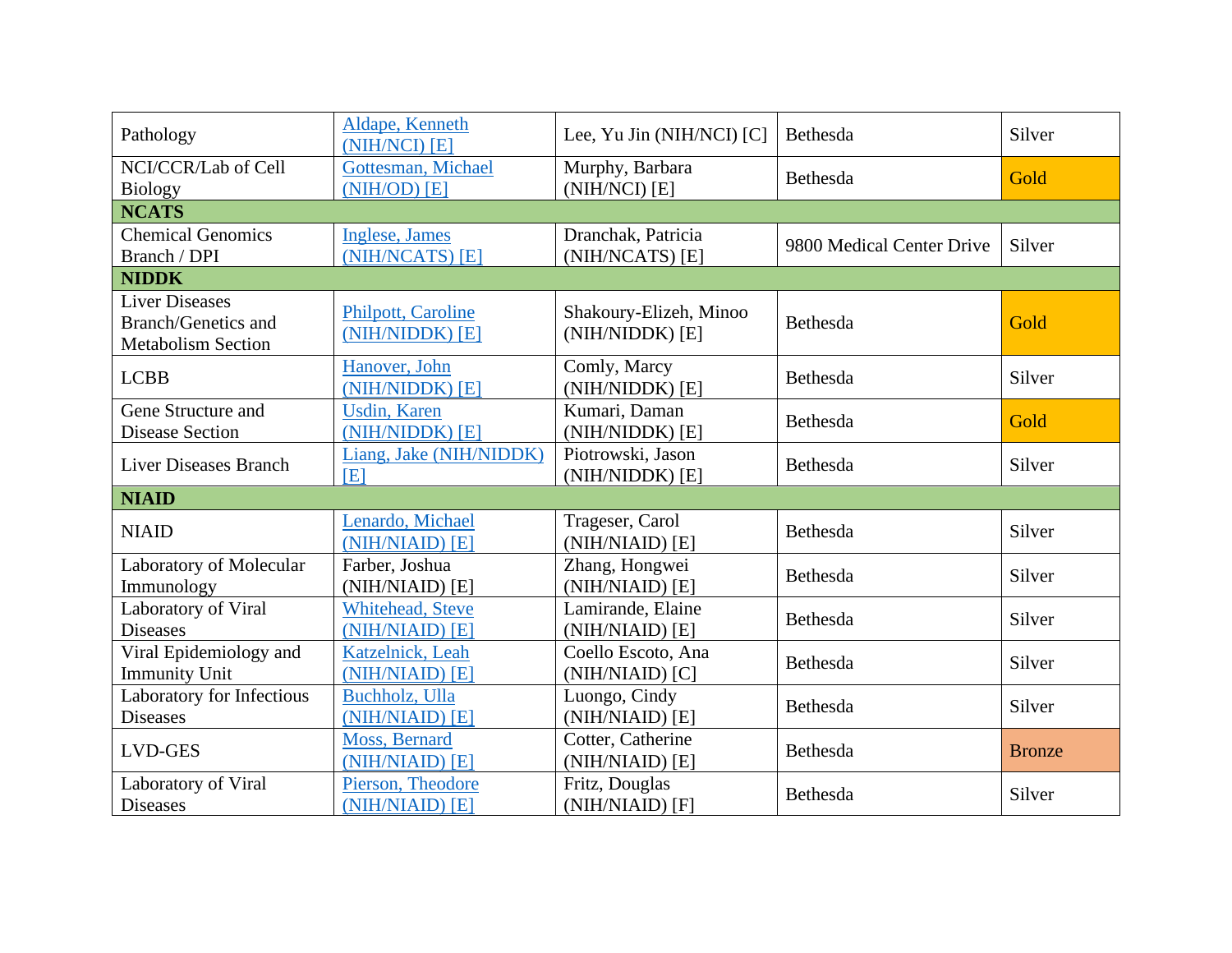| Laboratory of<br>Immunogenetics                                                                                     | Jin, Tian (NIH/NIAID) [E]                    | Xu, Xuehua (NIH/NIAID)<br>[V]          | <b>NIAID Twinbrook II</b>       | Silver        |
|---------------------------------------------------------------------------------------------------------------------|----------------------------------------------|----------------------------------------|---------------------------------|---------------|
| Molecular Pathogenesis<br>Unit/Laboratory of<br>Virology                                                            | De wit, Emmie<br>(NIH/NIAID) [E]             | Williamson, Brandi<br>(NIH/NIAID) [E]  | <b>Rocky Mountain Labs</b>      | <b>Bronze</b> |
| VRC/VPL                                                                                                             | <b>Graham</b> , Barney<br>(NIH/VRC) [E]      | Fisher, Brian (NIH/VRC)<br>[E]         | Bethesda                        | <b>Bronze</b> |
| CC                                                                                                                  |                                              |                                        |                                 |               |
| Laboratory of Diagnostic<br><b>Radiology Research</b>                                                               | Frank, Joseph<br>(NIH/CC/LDRR) [E]           | Frank, Joseph<br>(NIH/CC/LDRR) [E]     | Bethesda                        | Silver        |
| <b>NHGRI</b>                                                                                                        |                                              |                                        |                                 |               |
| Flow Cytometry Core                                                                                                 | <b>Bodine</b> , David<br>(NIH/NHGRI) [E]     | Anderson, Stacie<br>(NIH/NHGRI) [E]    | Bethesda                        | <b>Bronze</b> |
| <b>Cancer Genetics and</b><br><b>Comparative Genomics</b><br><b>Branch - Comparative</b><br><b>Genetics Section</b> | Ostrander, Elaine<br>(NIH/NHGRI) [E]         | Hogan, Andrew<br>(NIH/NHGRI) [C]       | Bethesda                        | Silver        |
| <b>Cancer Genetics and</b><br><b>Comparative Genomics</b><br>Branch, Reproductive<br><b>Cancer Genetics Section</b> | <b>Bell</b> , Daphne<br>(NIH/NHGRI) [E]      | Urick, Mary Ellen<br>(NIH/NHGRI) [E]   | Bethesda                        | Gold          |
| <b>Center for Precision</b><br>Health/Precision<br><b>Genomics Section</b>                                          | <b>Biesecker</b> , Leslie<br>(NIH/NHGRI) [E] | Lindhurst, Marjorie<br>(NIH/NHGRI) [E] | Bethesda                        | <b>Bronze</b> |
| <b>TFGB</b>                                                                                                         | Sood, Raman<br>(NIH/NHGRI) [E]               | Carrington, Blake<br>(NIH/NHGRI) [E]   | Bethesda                        | <b>Bronze</b> |
| <b>UDP</b>                                                                                                          | Gahl, William<br>(NIH/NHGRI) [E]             | Maduro, Valerie<br>(NIH/NHGRI) [E]     | <b>Twinbrook at Fisher Lane</b> | Silver        |
| <b>NISC</b>                                                                                                         | Mullikin, Jim<br>(NIH/NHGRI) [E]             | Young, Alice<br>(NIH/NHGRI) [E]        | <b>Twinbrook at Fisher Lane</b> | Silver        |
| <b>NIMH</b>                                                                                                         |                                              |                                        |                                 |               |
| <b>LCMR</b>                                                                                                         | Herkenham, Miles<br>(NIH/NIMH) [E]           | Lehmann, Michael<br>(NIH/NIMH) [E]     | Bethesda                        | <b>Bronze</b> |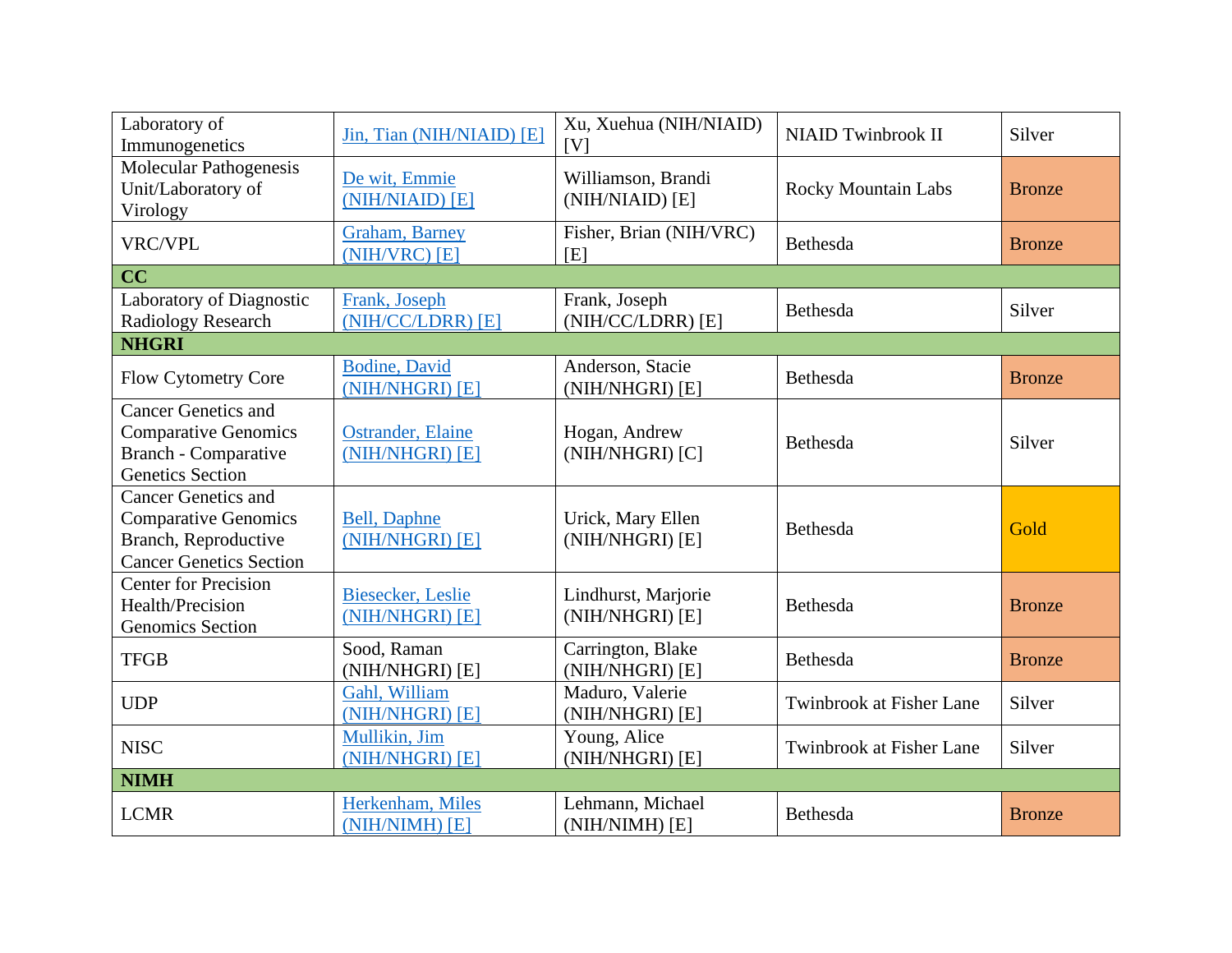| <b>NHLBI</b>                                                                        |                                              |                                        |          |        |
|-------------------------------------------------------------------------------------|----------------------------------------------|----------------------------------------|----------|--------|
| <b>Hematology Branch</b>                                                            | Hourigan, Christopher<br>(NIH/NHLBI) [E]     | Nosiri, Chidera<br>(NIH/NHLBI) [F]     | Bethesda | Silver |
| Biochemistry and<br>Biophysics Center /<br>Protein Expression Facility              | Tjandra, Nico<br>(NIH/NHLBI) [E]             | Strub, Marie-Paule<br>(NIH/NHLBI) [E]  | Bethesda | Silver |
| <b>Pulmonary Branch</b>                                                             | Moss, Joel (NIH/NHLBI)<br>[E]                | Kato, Jiro (NIH/NHLBI)<br>[E]          | Bethesda | Silver |
| <b>Cellular and Molecular</b><br>Therapeutics                                       | Tisdale, John<br>(NIH/NHLBI) [E]             | Nassehi, Tina<br>(NIH/NHLBI) [C]       | Bethesda | Silver |
| <b>NINDS</b>                                                                        |                                              |                                        |          |        |
| <b>TNS</b>                                                                          | Reich, Daniel<br>(NIH/NINDS) [E]             | Lee, Amanda<br>(NIH/NINDS) [C]         | Bethesda | Silver |
| <b>Integrative Neuroscience</b><br>Section                                          | Gordon, Joshua<br>(NIH/NIMH) [E]             | Kupferschmidt, Dave<br>(NIH/NINDS) [E] | Bethesda | Silver |
| <b>NEI</b>                                                                          |                                              |                                        |          |        |
| Laboratory of<br>Immunology/Clinical and<br><b>Translational Immunology</b><br>Unit | Sen, H. Nida (NIH/NEI)<br>[E]                | Lee, Jung Wha (NIH/NEI)<br>[E]         | Bethesda | Silver |
| <b>Retinal Neurophysiology</b><br>Section                                           | Li, Wei (NIH/NEI) [E]                        | Miyagishima, Kiyoharu<br>(NIH/NEI) [E] | Bethesda | Silver |
| <b>OGVFB</b>                                                                        | <b>Brooks, Brian (NIH/NEI)</b><br><b>IEI</b> | Alur, Ramakrishna<br>(NIH/NEI) [C]     | Bethesda | Silver |
| Laboratory of<br>Immunology, Molecular<br>Immunology section                        | <b>Egwuagu</b> , Charles<br>(NIH/NEI) [E]    | Yu, Cheng-Rong<br>(NIH/NEI) [E]        | Bethesda | Gold   |
| <b>NIDCR</b>                                                                        |                                              |                                        |          |        |
| <b>Functional Genomics</b><br><b>Section and Gene Transfer</b><br>Core              | Kulkarni, Ashok<br>(NIH/NIDCR) [E]           | Cho, Andrew<br>(NIH/NIDCR) [E]         | Bethesda | Silver |
| <b>NIDCD</b>                                                                        |                                              |                                        |          |        |